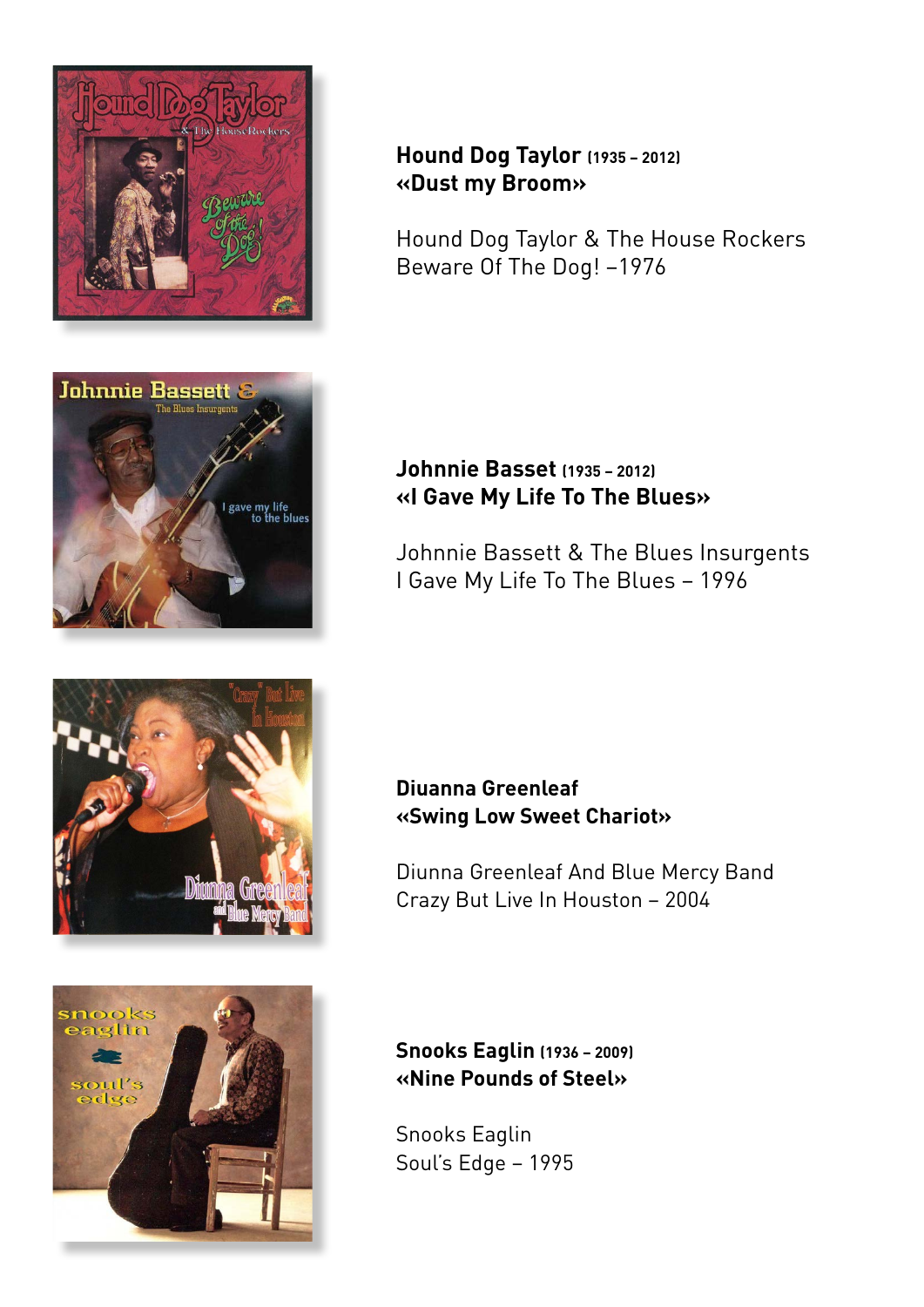







**Jimmy Dawkins (1936 – 2013) «Welfare Line»**

Jimmy Dawkins Hot Wire 81 – 1994

## **Clarence «Gatemouth» Brown (1924 – 2005) «Please Mr. Nixon»**

Various Artists The Blues... A Real Summit Meeting (Recorded Live At Newport In New York – 1974

### **The Rolling Stones «Love in Vain»**

The Rolling Stones Get Yer Ya-Ya's Out! The Rolling Stones In Concert – 1970

**The Doors «Little Red Rooster»**

The Doors Alive, She Cried – 1983